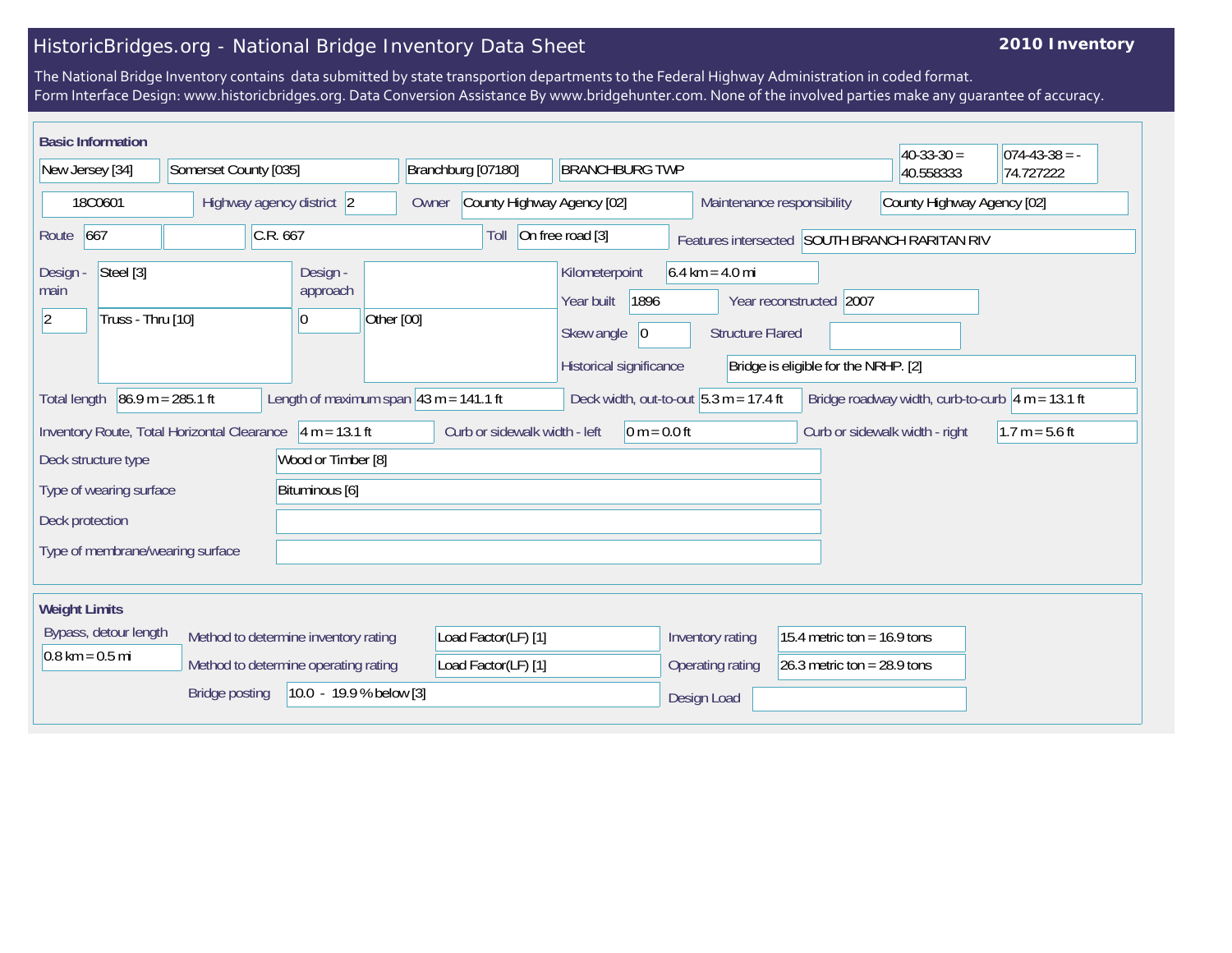| <b>Functional Details</b>                                                              |                                                                                         |
|----------------------------------------------------------------------------------------|-----------------------------------------------------------------------------------------|
| 1581<br>Average daily truck traffi<br>Average Daily Traffic                            | Year 2009<br>2029<br>Future average daily traffic<br>1897<br>%<br>Year                  |
| Road classification<br>Local (Urban) [19]                                              | Approach roadway width<br>Lanes on structure 1<br>$7 m = 23.0 ft$                       |
| Type of service on bridge Highway-pedestrian [5]                                       | Direction of traffic One lane bridge for 2 - way traffic [3]<br>Bridge median           |
| Parallel structure designation<br>No parallel structure exists. [N]                    |                                                                                         |
| Type of service under bridge<br>Waterway [5]                                           | Navigation control<br>Lanes under structure<br>$ 0\rangle$                              |
| $0 = N/A$<br>Navigation vertical clearanc                                              | Navigation horizontal clearance $ 0 = N/A$                                              |
| Minimum navigation vertical clearance, vertical lift bridge $\vert$ 0 m = 0.0 ft       | Minimum vertical clearance over bridge roadway<br>$4.39 m = 14.4 ft$                    |
| Minimum lateral underclearance reference feature Feature not a highway or railroad [N] |                                                                                         |
| Minimum lateral underclearance on right $0 = N/A$                                      | Minimum lateral underclearance on left $0 = N/A$                                        |
| Minimum Vertical Underclearance $ 0 = N/A$                                             | Minimum vertical underclearance reference feature Feature not a highway or railroad [N] |
| Appraisal ratings - underclearances N/A [N]                                            |                                                                                         |
|                                                                                        |                                                                                         |
| <b>Repair and Replacement Plans</b>                                                    |                                                                                         |
| Type of work to be performed                                                           | Work done by                                                                            |
|                                                                                        | Bridge improvement cost<br>Roadway improvement cost                                     |
|                                                                                        | Length of structure improvement<br>$0 m = 0.0 ft$<br>Total project cost                 |
|                                                                                        | Year of improvement cost estimate                                                       |
|                                                                                        | Border bridge - state<br>Border bridge - percent responsibility of other state          |
|                                                                                        | Border bridge - structure number                                                        |